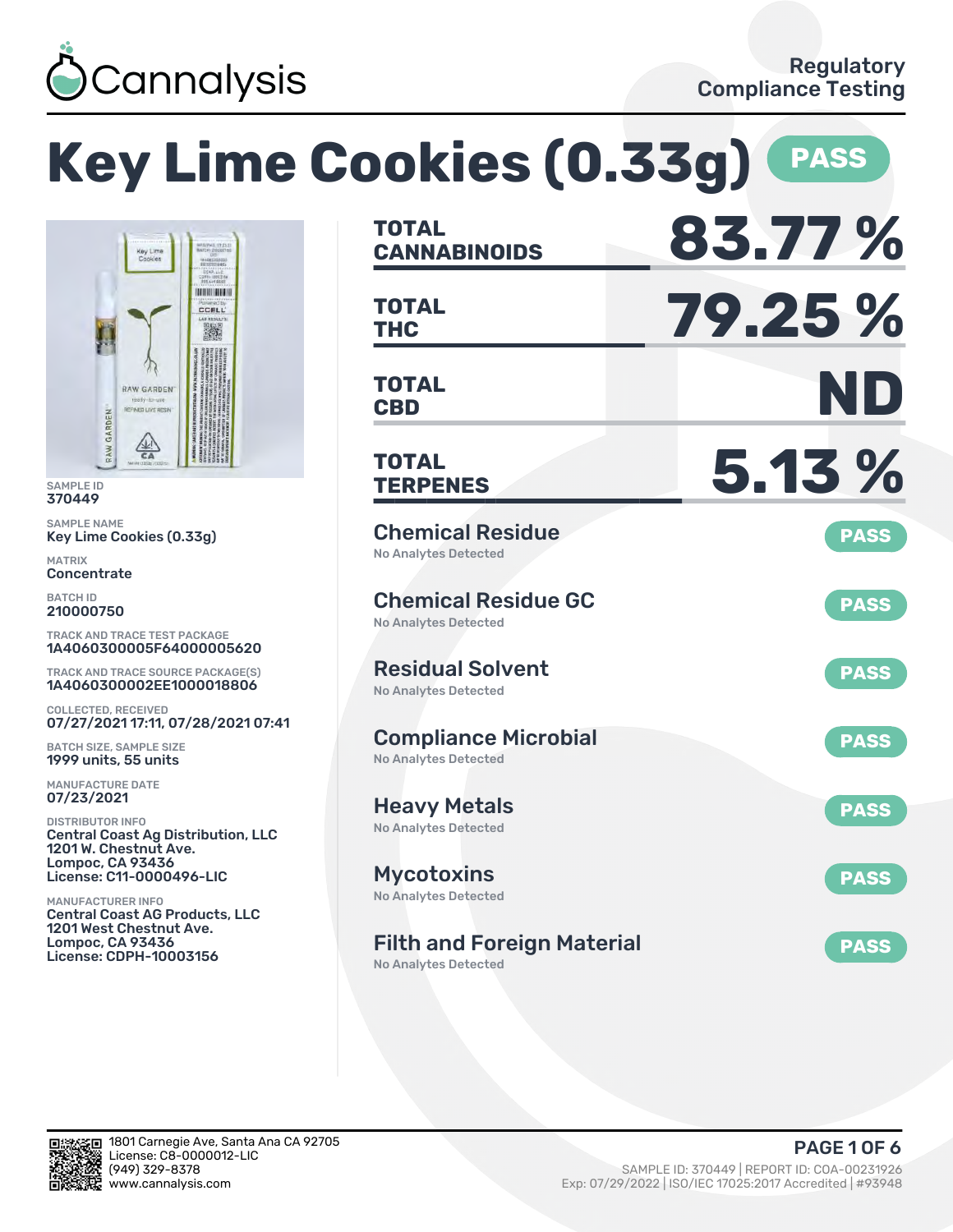

## CANNABINOID ANALYSIS

Total THC,CBD value(s) have been decarboxylated.

| TOTAL THC:          | 792.5 mg/g (79.25 %), 261.52 mg per package |
|---------------------|---------------------------------------------|
| TOTAL CBD:          | ND.                                         |
| TOTAL CANNABINOIDS: | 837.7 mg/g (83.77 %)                        |

UNIT OF MEASUREMENT: Milligrams per Gram(mg/g)

| <b>ANALYTE</b>         | <b>RESULT</b>        | LOD    | <b>LLOO</b> | <b>ANALYTE</b>   | <b>RESULT</b>        | LOD    | <b>LLOO</b> |
|------------------------|----------------------|--------|-------------|------------------|----------------------|--------|-------------|
| THCa                   | ND                   | 0.2000 | 0.4000      | CBD <sub>v</sub> | <b>ND</b>            | 0.2000 | 0.4000      |
| D9THC                  | 792.5 mg/g (79.25 %) | 0.2000 | 0.4000      | CBGa             | <b>ND</b>            | 0.2000 | 0.4000      |
| D8THC                  | ND                   | 0.2000 | 0.4000      | CBG              | 45.12 mg/g (4.512 %) | 0.2000 | 0.4000      |
| <b>THC<sub>v</sub></b> | ND                   | 0.2000 | 0.4000      | <b>CBN</b>       | <b>ND</b>            | 0.2000 | 0.4000      |
| CBDa                   | <b>ND</b>            | 0.2000 | 0.4000      | CBC              | <b>ND</b>            | 0.2000 | 0.4000      |
| CBD                    | ND                   | 0.2000 | 0.4000      |                  |                      |        |             |
|                        |                      |        |             |                  |                      |        |             |

#### ADDITIONAL INFORMATION

| Method:              | SOP-TECH-001 | Sample Prepped: 07/28/202114:52   | Sample Approved: 07/29/2021 13:23  |  |
|----------------------|--------------|-----------------------------------|------------------------------------|--|
| Instrument: UPLC-DAD |              | Sample Analyzed: 07/28/2021 16:06 | Prep-Analytical Batch: 31405-25539 |  |



## TERPENE ANALYSIS

| <b>TOTAL TERPENES:</b>  |                                                                                                                                                                |                           | 51.32 mg/g (5.132 %) |                  |                     |                                                    |            |       |
|-------------------------|----------------------------------------------------------------------------------------------------------------------------------------------------------------|---------------------------|----------------------|------------------|---------------------|----------------------------------------------------|------------|-------|
| UNIT OF MEASUREMENT:    |                                                                                                                                                                | Milligrams per Gram(mg/g) |                      |                  |                     |                                                    |            |       |
| <b>ANALYTE</b>          | <b>RESULT</b>                                                                                                                                                  |                           | <b>LOD</b>           | LL <sub>OO</sub> | <b>ANALYTE</b>      | <b>RESULT</b>                                      | <b>LOD</b> | LLOQ  |
| 3-Carene                | <b>ND</b>                                                                                                                                                      |                           | 1.000                | 2.500            | Alpha bisabolol     | <b>ND</b>                                          | 0.1000     | 0.50( |
| Alpha cedrene           | <b>ND</b>                                                                                                                                                      |                           | 1.000                | 2.500            | Alpha humulene      | 1.020 mg/g $(0.1020 \%)$                           | 0.5000     | 1.000 |
| Alpha pinene            |                                                                                                                                                                | 3.158 mg/g (0.3158 %)     | 0.1000               | 1.000            | Alpha terpinene     | <b>ND</b>                                          | 0.5000     | 1.000 |
| Alpha terpineol         | <ll0q< td=""><td></td><td>0.3260</td><td>0.6520</td><td>Beta caryophyllene</td><td>4.672 mg/g <math>(0.4672%)</math></td><td>0.5000</td><td>1.000</td></ll0q<> |                           | 0.3260               | 0.6520           | Beta caryophyllene  | 4.672 mg/g $(0.4672%)$                             | 0.5000     | 1.000 |
| Beta myrcene            |                                                                                                                                                                | 6.086 mg/g (0.6086 %)     | 0.5000               | 1.000            | Beta pinene         | 3.382 mg/g (0.3382 %)                              | 0.6070     | 1.214 |
| Borneol                 | <b>ND</b>                                                                                                                                                      |                           | 1.000                | 2.500            | Camphene            | $<$ LLOO                                           | 0.5000     | 1.000 |
| Camphor                 | <b>ND</b>                                                                                                                                                      |                           | 0.1000               | 0.5000           | Caryophyllene oxide | <b>ND</b>                                          | 0.5000     | 2.500 |
| Cedrol                  | <b>ND</b>                                                                                                                                                      |                           | 0.5000               | 1.000            | Cis geraniol        | <b>ND</b>                                          | 1.000      | 2.500 |
| Cis nerolidol           | <b>ND</b>                                                                                                                                                      |                           | 2.500                | 5.000            | Eucalyptol          | <b>ND</b>                                          | 0.1000     | 0.50( |
| Fenchol                 |                                                                                                                                                                | 1.292 mg/g (0.1292 %)     | 0.5000               | 1.000            | Fenchone            | <lloq< td=""><td>0.1000</td><td>0.50(</td></lloq<> | 0.1000     | 0.50( |
| Gamma terpinene         | <b>ND</b>                                                                                                                                                      |                           | 0.1000               | 0.5000           | Gamma terpineol     | <b>ND</b>                                          | 0.2090     | 0.523 |
| Geranyl acetate         | <b>ND</b>                                                                                                                                                      |                           | 0.1000               | 0.5000           | Guaiol              | <b>ND</b>                                          | 2.500      | 5.000 |
| Isoborneol              | <b>ND</b>                                                                                                                                                      |                           | 0.5000               | 1.000            | Isopulegol          | <b>ND</b>                                          | 2.500      | 5.000 |
| Limonene                |                                                                                                                                                                | 24.10 mg/g (2.410 %)      | 0.5000               | 2.500            | Linalool            | <lloq< td=""><td>0.5000</td><td>1.00C</td></lloq<> | 0.5000     | 1.00C |
| Menthol                 | <b>ND</b>                                                                                                                                                      |                           | 1.000                | 2.500            | Ocimene 1           | <lloq< td=""><td>0.1550</td><td>0.310</td></lloq<> | 0.1550     | 0.310 |
| Ocimene 2               |                                                                                                                                                                | 3.248 mg/g (0.3248 %)     | 0.3450               | 1.725            | P-cymene            | <b>ND</b>                                          | 0.5230     | 1.045 |
| P-mentha-1,5-diene ND   |                                                                                                                                                                |                           | 0.5000               | 1.000            | Pulegone            | <b>ND</b>                                          | 0.1000     | 0.50( |
| Sabinene                | <b>ND</b>                                                                                                                                                      |                           | 0.5000               | 1.000            | Terpinolene         | 4.357 mg/g (0.4357 %)                              | 0.1000     | 0.50( |
| Trans beta farnesene ND |                                                                                                                                                                |                           | 2.500                | 5.000            | Trans geraniol      | <b>ND</b>                                          | 0.5000     | 2.500 |
| Trans nerolidol         | <b>ND</b>                                                                                                                                                      |                           | 0.5000               | 2.500            | Valencene           | <b>ND</b>                                          | 0.5000     | 1.00C |

| ANALYTE                 | RESULT                                                                                                                                    | LOD    | LLOQ   | ANALYTE                | <b>RESULT</b>                                       | LOD    | <b>LLOQ</b> |
|-------------------------|-------------------------------------------------------------------------------------------------------------------------------------------|--------|--------|------------------------|-----------------------------------------------------|--------|-------------|
| 3-Carene                | <b>ND</b>                                                                                                                                 | 1.000  | 2.500  | Alpha bisabolol        | <b>ND</b>                                           | 0.1000 | 0.5000      |
| Alpha cedrene           | <b>ND</b>                                                                                                                                 | 1.000  | 2.500  | Alpha humulene         | 1.020 mg/g $(0.1020 \%)$                            | 0.5000 | 1.000       |
| Alpha pinene            | 3.158 mg/g $(0.3158\%)$                                                                                                                   | 0.1000 | 1.000  | Alpha terpinene        | <b>ND</b>                                           | 0.5000 | 1.000       |
| Alpha terpineol         | <lloq< td=""><td>0.3260</td><td>0.6520</td><td>Beta caryophyllene</td><td>4.672 mg/g (0.4672 %)</td><td>0.5000</td><td>1.000</td></lloq<> | 0.3260 | 0.6520 | Beta caryophyllene     | 4.672 mg/g (0.4672 %)                               | 0.5000 | 1.000       |
| Beta myrcene            | 6.086 mg/g (0.6086 %)                                                                                                                     | 0.5000 | 1.000  | Beta pinene            | 3.382 mg/g (0.3382 %)                               | 0.6070 | 1.214       |
| Borneol                 | <b>ND</b>                                                                                                                                 | 1.000  | 2.500  | Camphene               | <lloq< td=""><td>0.5000</td><td>1.000</td></lloq<>  | 0.5000 | 1.000       |
| Camphor                 | <b>ND</b>                                                                                                                                 | 0.1000 | 0.5000 | Caryophyllene oxide ND |                                                     | 0.5000 | 2.500       |
| Cedrol                  | <b>ND</b>                                                                                                                                 | 0.5000 | 1.000  | Cis geraniol           | <b>ND</b>                                           | 1.000  | 2.500       |
| Cis nerolidol           | <b>ND</b>                                                                                                                                 | 2.500  | 5.000  | Eucalyptol             | <b>ND</b>                                           | 0.1000 | 0.5000      |
| Fenchol                 | 1.292 mg/g (0.1292 %)                                                                                                                     | 0.5000 | 1.000  | Fenchone               | <ll0q< td=""><td>0.1000</td><td>0.5000</td></ll0q<> | 0.1000 | 0.5000      |
| Gamma terpinene         | <b>ND</b>                                                                                                                                 | 0.1000 | 0.5000 | Gamma terpineol        | <b>ND</b>                                           | 0.2090 | 0.5230      |
| Geranyl acetate         | <b>ND</b>                                                                                                                                 | 0.1000 | 0.5000 | Guaiol                 | <b>ND</b>                                           | 2.500  | 5.000       |
| Isoborneol              | <b>ND</b>                                                                                                                                 | 0.5000 | 1.000  | Isopulegol             | <b>ND</b>                                           | 2.500  | 5.000       |
| Limonene                | 24.10 mg/g (2.410 %)                                                                                                                      | 0.5000 | 2.500  | Linalool               | <ll0q< td=""><td>0.5000</td><td>1.000</td></ll0q<>  | 0.5000 | 1.000       |
| Menthol                 | <b>ND</b>                                                                                                                                 | 1.000  | 2.500  | Ocimene 1              | <lloq< td=""><td>0.1550</td><td>0.3100</td></lloq<> | 0.1550 | 0.3100      |
| Ocimene 2               | 3.248 mg/g (0.3248 %)                                                                                                                     | 0.3450 | 1.725  | P-cymene               | <b>ND</b>                                           | 0.5230 | 1.045       |
| P-mentha-1,5-diene ND   |                                                                                                                                           | 0.5000 | 1.000  | Pulegone               | <b>ND</b>                                           | 0.1000 | 0.5000      |
| Sabinene                | <b>ND</b>                                                                                                                                 | 0.5000 | 1.000  | Terpinolene            | 4.357 mg/g (0.4357 %)                               | 0.1000 | 0.5000      |
| Trans beta farnesene ND |                                                                                                                                           | 2.500  | 5.000  | Trans geraniol         | <b>ND</b>                                           | 0.5000 | 2.500       |
| Trans nerolidol         | <b>ND</b>                                                                                                                                 | 0.5000 | 2.500  | Valencene              | <b>ND</b>                                           | 0.5000 | 1.000       |
|                         |                                                                                                                                           |        |        |                        |                                                     |        |             |

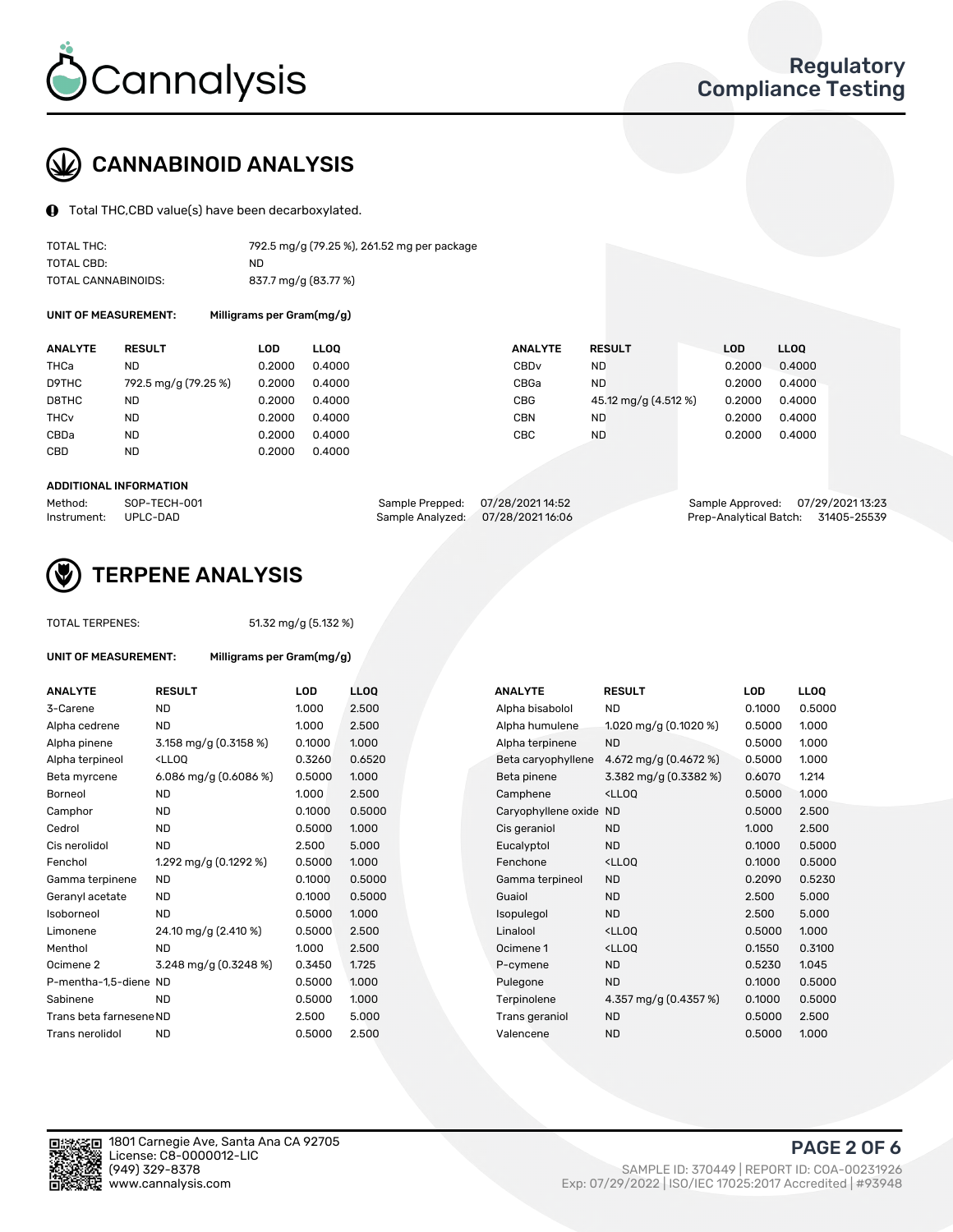

## Regulatory Compliance Testing

#### ADDITIONAL INFORMATION

Method: SOP-TECH-027 Sample Prepped: 07/28/2021 14:50 Sample Approved: 07/29/2021 17:25 Prep-Analytical Batch: 31407-25532



CHEMICAL RESIDUE ANALYSIS PASS

UNIT OF MEASUREMENT: Micrograms per Gram(ug/g)

| <b>ANALYTE</b>    | <b>RESULT</b> | LOD    | LL <sub>OO</sub> | <b>ACTION LEVEL</b> |      | <b>ANALYTE</b>      | <b>RESULT</b> | LOD    | <b>LLOQ</b> | <b>ACTION LEVEL</b> |      |
|-------------------|---------------|--------|------------------|---------------------|------|---------------------|---------------|--------|-------------|---------------------|------|
| Abamectin         | <b>ND</b>     | 0.0200 | 0.0400           | 0.1000              | Pass | Acephate            | <b>ND</b>     | 0.0200 | 0.0400      | 0.1000              | Pass |
| Acequinocyl       | <b>ND</b>     | 0.0200 | 0.0400           | 0.1000              | Pass | Acetamiprid         | <b>ND</b>     | 0.0200 | 0.0400      | 0.1000              | Pass |
| Aldicarb          | <b>ND</b>     | 0.0200 | 0.0400           | 0.0                 | Pass | Azoxystrobin        | <b>ND</b>     | 0.0200 | 0.0400      | 0.1000              | Pass |
| Bifenazate        | <b>ND</b>     | 0.0200 | 0.0400           | 0.1000              | Pass | <b>Bifenthrin</b>   | <b>ND</b>     | 0.0200 | 0.0400      | 3.000               | Pass |
| <b>Boscalid</b>   | <b>ND</b>     | 0.0200 | 0.0400           | 0.1000              | Pass | Carbaryl            | <b>ND</b>     | 0.0200 | 0.0400      | 0.5000              | Pass |
| Carbofuran        | <b>ND</b>     | 0.0200 | 0.0400           | 0.0                 | Pass | Chlorantraniliprole | <b>ND</b>     | 0.0200 | 0.0400      | 10.00               | Pass |
| Clofentezine      | <b>ND</b>     | 0.0200 | 0.0400           | 0.1000              | Pass | Coumaphos           | <b>ND</b>     | 0.0200 | 0.0400      | 0.0                 | Pass |
| Cyfluthrin        | <b>ND</b>     | 0.4000 | 1.000            | 2.000               | Pass | Cypermethrin        | <b>ND</b>     | 0.4000 | 1.000       | 1.000               | Pass |
| Daminozide        | <b>ND</b>     | 0.0200 | 0.0400           | 0.0                 | Pass | Diazinon            | <b>ND</b>     | 0.0200 | 0.0400      | 0.1000              | Pass |
| <b>Dichlorvos</b> | <b>ND</b>     | 0.0200 | 0.0400           | 0.0                 | Pass | Dimethoate          | <b>ND</b>     | 0.0200 | 0.0400      | 0.0                 | Pass |
| Dimethomorph      | <b>ND</b>     | 0.0200 | 0.0400           | 2.000               | Pass | Ethoprophos         | <b>ND</b>     | 0.0200 | 0.0400      | 0.0                 | Pass |
| Etofenprox        | <b>ND</b>     | 0.0200 | 0.0400           | 0.0                 | Pass | Etoxazole           | <b>ND</b>     | 0.0200 | 0.0400      | 0.1000              | Pass |
| Fenhexamid        | <b>ND</b>     | 0.0200 | 0.0400           | 0.1000              | Pass | Fenoxycarb          | <b>ND</b>     | 0.0200 | 0.0400      | 0.0                 | Pass |
| Fenpyroximate     | <b>ND</b>     | 0.0200 | 0.0400           | 0.1000              | Pass | Fipronil            | <b>ND</b>     | 0.0400 | 0.1000      | 0.0                 | Pass |
| Flonicamid        | <b>ND</b>     | 0.0200 | 0.0400           | 0.1000              | Pass | Fludioxonil         | <b>ND</b>     | 0.0200 | 0.0400      | 0.1000              | Pass |
| Hexythiazox       | <b>ND</b>     | 0.0200 | 0.0400           | 0.1000              | Pass | Imazalil            | <b>ND</b>     | 0.0200 | 0.0400      | 0.0                 | Pass |
| Imidacloprid      | <b>ND</b>     | 0.0200 | 0.0400           | 5.000               | Pass | Kresoxim methyl     | <b>ND</b>     | 0.0200 | 0.0400      | 0.1000              | Pass |
| Malathion         | <b>ND</b>     | 0.0200 | 0.0400           | 0.5000              | Pass | Metalaxyl           | <b>ND</b>     | 0.0200 | 0.0400      | 2.000               | Pass |
| Methiocarb        | <b>ND</b>     | 0.0200 | 0.0400           | 0.0                 | Pass | Methomyl            | <b>ND</b>     | 0.0200 | 0.0400      | 1.000               | Pass |
| Mevinphos         | <b>ND</b>     | 0.0200 | 0.0400           | 0.0                 | Pass | Myclobutanil        | <b>ND</b>     | 0.0200 | 0.0400      | 0.1000              | Pass |
| Naled             | <b>ND</b>     | 0.0200 | 0.0400           | 0.1000              | Pass | Oxamyl              | <b>ND</b>     | 0.0200 | 0.0400      | 0.5000              | Pass |
| Paclobutrazol     | <b>ND</b>     | 0.0200 | 0.0400           | 0.0                 | Pass | Permethrins         | <b>ND</b>     | 0.0400 | 0.1000      | 0.5000              | Pass |
| Phosmet           | <b>ND</b>     | 0.0200 | 0.0400           | 0.1000              | Pass | Piperonyl butoxide  | <b>ND</b>     | 0.0200 | 0.0400      | 3.000               | Pass |
| Prallethrin       | <b>ND</b>     | 0.0200 | 0.0400           | 0.1000              | Pass | Propiconazole       | <b>ND</b>     | 0.0200 | 0.0400      | 0.1000              | Pass |
| Propoxur          | <b>ND</b>     | 0.0200 | 0.0400           | 0.0                 | Pass | Pyrethrins          | <b>ND</b>     | 0.0200 | 0.0400      | 0.5000              | Pass |
| Pyridaben         | <b>ND</b>     | 0.0200 | 0.0400           | 0.1000              | Pass | Spinetoram          | <b>ND</b>     | 0.0200 | 0.0400      | 0.1000              | Pass |
| Spinosad          | <b>ND</b>     | 0.0300 | 0.0700           | 0.1000              | Pass | Spiromesifen        | <b>ND</b>     | 0.0200 | 0.0400      | 0.1000              | Pass |
| Spirotetramat     | <b>ND</b>     | 0.0200 | 0.0400           | 0.1000              | Pass | Spiroxamine         | <b>ND</b>     | 0.0200 | 0.0400      | 0.0                 | Pass |
| Tebuconazole      | <b>ND</b>     | 0.0200 | 0.0400           | 0.1000              | Pass | Thiacloprid         | <b>ND</b>     | 0.0200 | 0.0400      | 0.0                 | Pass |
| Thiamethoxam      | <b>ND</b>     | 0.0200 | 0.0400           | 5.000               | Pass | Trifloxystrobin     | <b>ND</b>     | 0.0200 | 0.0400      | 0.1000              | Pass |
|                   |               |        |                  |                     |      |                     |               |        |             |                     |      |

#### ADDITIONAL INFORMATION

Method: SOP-TECH-002 Sample Prepped: 07/28/2021 17:51 Sample Approved: 07/29/2021 13:44<br>Instrument: LC-MS/MS Sample Analyzed: 07/28/2021 18:06 Prep-Analytical Batch: 31412-25547 Prep-Analytical Batch: 31412-25547

PAGE 3 OF 6

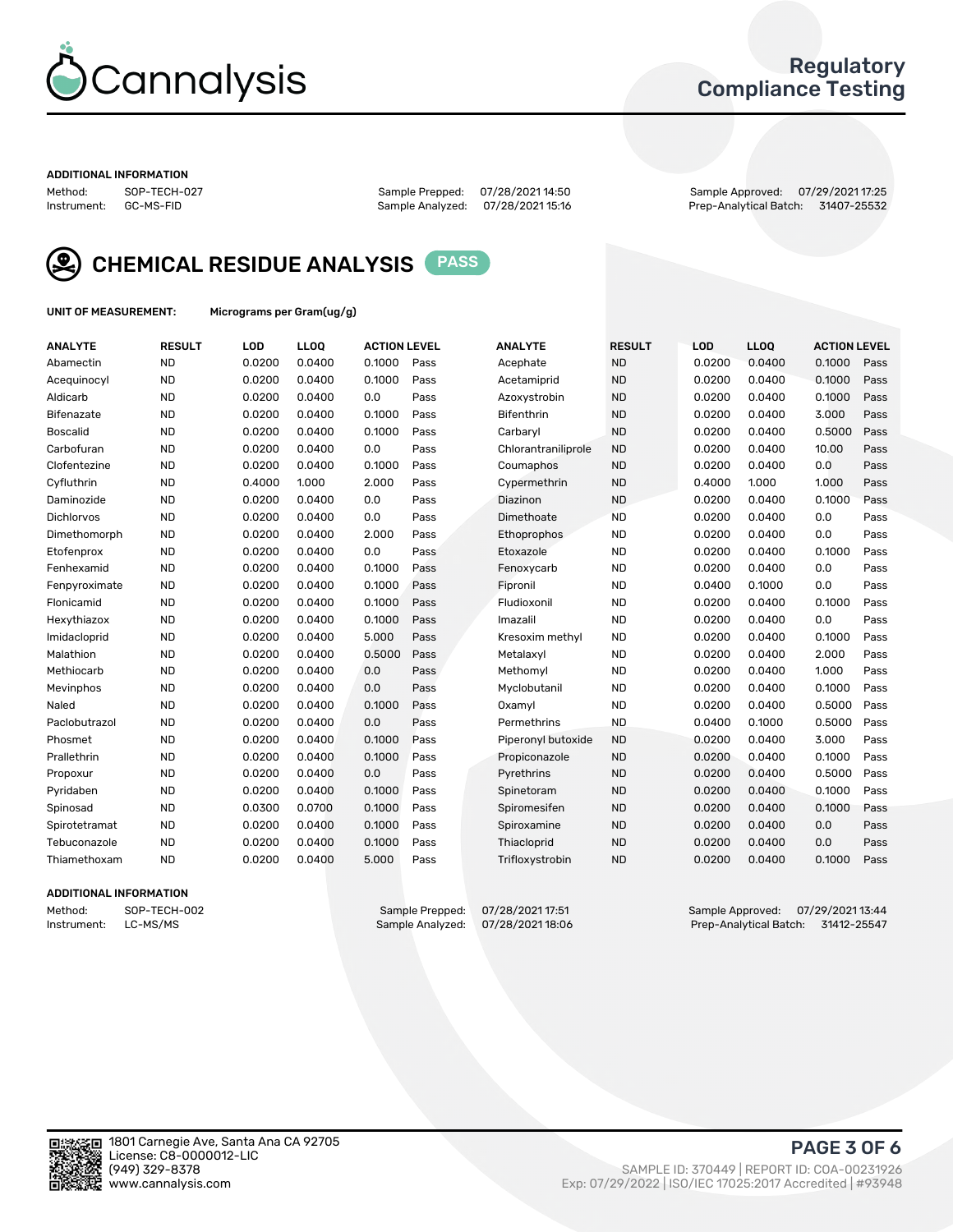

## CHEMICAL RESIDUE GC ANALYSIS PASS

| UNIT OF MEASUREMENT: | Microgran |
|----------------------|-----------|
|                      |           |

ns per Gram(ug/g)

| <b>ANALYTE</b>         | <b>RESULT</b> | LOD    | <b>LLOO</b> | <b>ACTION LEVEL</b> |                  | <b>ANALYTE</b>   | <b>RESULT</b> | LOD    | <b>LLOO</b>            | <b>ACTION LEVEL</b> |      |
|------------------------|---------------|--------|-------------|---------------------|------------------|------------------|---------------|--------|------------------------|---------------------|------|
| Captan                 | <b>ND</b>     | 0.1000 | 0.2000      | 0.7000              | Pass             | Chlordane        | <b>ND</b>     | 0.0109 | 0.0136                 | 0.0                 | Pass |
| Methyl parathion       | <b>ND</b>     | 0.0400 | 0.1000      | 0.0                 | Pass             | <b>PCNB</b>      | <b>ND</b>     | 0.0200 | 0.0400                 | 0.1000              | Pass |
| Chlorfenapyr           | <b>ND</b>     | 0.0800 | 0.1000      | 0.0                 | Pass             | Chlorpyrifos     | <b>ND</b>     | 0.0800 | 0.1000                 | 0.0                 | Pass |
|                        |               |        |             |                     |                  |                  |               |        |                        |                     |      |
| ADDITIONAL INFORMATION |               |        |             |                     |                  |                  |               |        |                        |                     |      |
| Method:                | SOP-TECH-010  |        |             |                     | Sample Prepped:  | 07/28/2021 17:51 |               |        | Sample Approved:       | 07/29/2021 17:02    |      |
| Instrument:            | GC-MS/MS      |        |             |                     | Sample Analyzed: | 07/28/202118:07  |               |        | Prep-Analytical Batch: | 31413-25548         |      |
|                        |               |        |             |                     |                  |                  |               |        |                        |                     |      |

## RESIDUAL SOLVENT ANALYSIS PASS

UNIT OF MEASUREMENT: Micrograms per Gram(ug/g)

| <b>ANALYTE</b>       | <b>RESULT</b> | LOD    | <b>LLOO</b> | <b>ACTION LEVEL</b> |      | <b>ANALYTE</b>           | <b>RESULT</b> | LOD    | LLOO  | <b>ACTION LEVEL</b> |      |
|----------------------|---------------|--------|-------------|---------------------|------|--------------------------|---------------|--------|-------|---------------------|------|
| Acetone              | <b>ND</b>     | 50.00  | 100.0       | 5000                | Pass | Acetonitrile             | <b>ND</b>     | 50.00  | 100.0 | 410.0               | Pass |
| Benzene              | <b>ND</b>     | 0.5000 | 1.000       | 1.000               | Pass | <b>Butane</b>            | <b>ND</b>     | 50.00  | 100.0 | 5000                | Pass |
| Chloroform           | <b>ND</b>     | 0.5000 | 1.000       | 1.000               | Pass | Ethanol                  | <b>ND</b>     | 50.00  | 100.0 | 5000                | Pass |
| <b>Ethyl Acetate</b> | <b>ND</b>     | 50.00  | 100.0       | 5000                | Pass | <b>Ethyl Ether</b>       | <b>ND</b>     | 50.00  | 100.0 | 5000                | Pass |
| Ethylene oxide       | <b>ND</b>     | 0.5000 | 1.000       | 1.000               | Pass | Heptane                  | <b>ND</b>     | 50.00  | 100.0 | 5000                | Pass |
| Hexane               | <b>ND</b>     | 50.00  | 100.0       | 290.0               | Pass | <b>Isopropyl Alcohol</b> | <b>ND</b>     | 50.00  | 100.0 | 5000                | Pass |
| Methanol             | <b>ND</b>     | 50.00  | 100.0       | 3000                | Pass | Methylene chloride       | <b>ND</b>     | 0.5000 | 1.000 | 1.000               | Pass |
| Pentane              | <b>ND</b>     | 50.00  | 100.0       | 5000                | Pass | Propane                  | <b>ND</b>     | 50.00  | 200.0 | 5000                | Pass |
| Toluene              | <b>ND</b>     | 50.00  | 100.0       | 890.0               | Pass | Xvlenes                  | <b>ND</b>     | 50.08  | 100.0 | 2170                | Pass |
| Trichloroethylene    | <b>ND</b>     | 0.5000 | 1.000       | 1.000               | Pass | 1.2-Dichloroethane       | <b>ND</b>     | 0.5000 | 1.000 | 1.000               | Pass |

#### ADDITIONAL INFORMATION

Method: SOP-TECH-021 Sample Prepped: 07/28/202117:50 Sample Approved: 07/29/202113:11<br>Instrument: HS-GC-MS/FID Sample Analyzed: 07/28/202118:05 Prep-Analytical Batch: 31420-25546 Prep-Analytical Batch: 31420-25546



UNIT OF MEASUREMENT: Cycle Threshold (Ct)

| <b>ANALYTE</b> | <b>RESULT</b>              | LOD   | <b>LLOO</b> |     | <b>ACTION LEVEL</b> | <b>ANALYTE</b>   | <b>RESULT</b> | LOD   | <b>LLOO</b>      |                  | <b>ACTION LEVEL</b> |
|----------------|----------------------------|-------|-------------|-----|---------------------|------------------|---------------|-------|------------------|------------------|---------------------|
| A.fumigatus    | <b>ND</b>                  | 33.00 | 0.0         | 0.0 | Pass                | A. flavus        | <b>ND</b>     | 33.00 | 0.0              | 0.0              | Pass                |
| A. niger       | <b>ND</b>                  | 33.00 | 0.0         | 0.0 | Pass                | A. terreus       | <b>ND</b>     | 33.00 | 0.0              | 0.0              | Pass                |
| <b>STEC</b>    | <b>ND</b>                  | 33.00 | 0.0         | 0.0 | Pass                | Salmonella spp   | <b>ND</b>     | 33.00 | 0.0              | 0.0              | Pass                |
|                | ADDITIONAL INFORMATION     |       |             |     |                     |                  |               |       |                  |                  |                     |
| Method:        | SOP-TECH-016, SOP-TECH-022 |       |             |     | Sample Prepped:     | 07/29/2021 07:25 |               |       | Sample Approved: | 07/29/2021 12:58 |                     |

Instrument: qPCR Sample Analyzed: 07/29/2021 07:27 Prep-Analytical Batch: 31418-25556

PAGE 4 OF 6

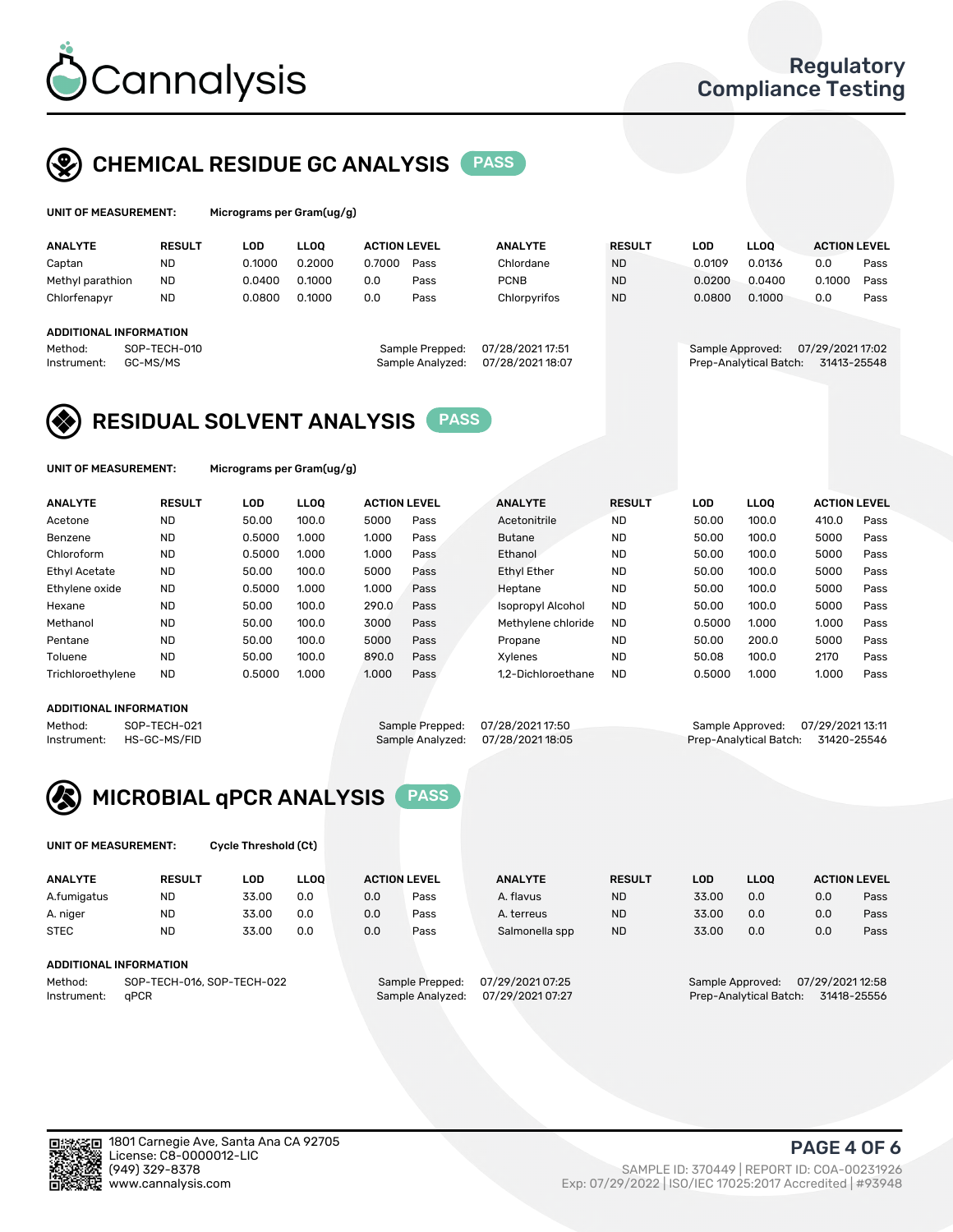



| UNIT OF MEASUREMENT: |                               | Micrograms per Gram(ug/g) |             |                     |                  |                  |               |                  |                        |                     |      |
|----------------------|-------------------------------|---------------------------|-------------|---------------------|------------------|------------------|---------------|------------------|------------------------|---------------------|------|
| <b>ANALYTE</b>       | <b>RESULT</b>                 | <b>LOD</b>                | <b>LLOO</b> | <b>ACTION LEVEL</b> |                  | <b>ANALYTE</b>   | <b>RESULT</b> | <b>LOD</b>       | <b>LLOO</b>            | <b>ACTION LEVEL</b> |      |
| Arsenic              | <b>ND</b>                     | 0.0120                    | 0.1000      | 0.2000              | Pass             | Cadmium          | <b>ND</b>     | 0.0072           | 0.0500                 | 0.2000              | Pass |
| Lead                 | <b>ND</b>                     | 0.0068                    | 0.0500      | 0.5000              | Pass             | Mercury          | <b>ND</b>     | 0.0060           | 0.0500                 | 0.1000              | Pass |
|                      | <b>ADDITIONAL INFORMATION</b> |                           |             |                     |                  |                  |               |                  |                        |                     |      |
| Method:              | SOP-TECH-013                  |                           |             |                     | Sample Prepped:  | 07/29/2021 09:59 |               | Sample Approved: |                        | 07/29/2021 16:37    |      |
| Instrument:          | ICP-MS                        |                           |             |                     | Sample Analyzed: | 07/29/2021 10:01 |               |                  | Prep-Analytical Batch: | 31421-25559         |      |
| (纂)                  | <b>MYCOTOXINS ANALYSIS</b>    |                           |             | <b>PASS</b>         |                  |                  |               |                  |                        |                     |      |

| UNIT OF MEASUREMENT: |
|----------------------|
|----------------------|

Micrograms per Kilogram(ug/kg)

| <b>ANALYTE</b>          | <b>RESULT</b> | LOD   | <b>LLOO</b> | <b>ACTION LEVEL</b> |      | <b>ANALYTE</b> | <b>RESULT</b> | LOD   | <b>LLOO</b> | <b>ACTION LEVEL</b> |      |
|-------------------------|---------------|-------|-------------|---------------------|------|----------------|---------------|-------|-------------|---------------------|------|
| Aflatoxin B1            | <b>ND</b>     | 1.000 | 2.000       |                     | N/A  | Aflatoxin B2   | <b>ND</b>     | 2.000 | 5.000       |                     | N/A  |
| Aflatoxin G1            | <b>ND</b>     | 2.000 | 5.000       |                     | N/A  | Aflatoxin G2   | <b>ND</b>     | 2.000 | 5.000       |                     | N/A  |
| <b>Total Aflatoxins</b> | <b>ND</b>     | 10.00 | 14.00       | 20.00               | Pass | Ochratoxin A   | <b>ND</b>     | 1.000 | 2.000       | 20.00               | Pass |
|                         |               |       |             |                     |      |                |               |       |             |                     |      |

#### ADDITIONAL INFORMATION

Method: SOP-TECH-020 Sample Prepped: 07/28/2021 16:33 Sample Approved: 07/29/2021 18:25 Instrument: LC-MS/MS Sample Analyzed: 07/28/2021 17:21 Prep-Analytical Batch: 31414-25544

# FILTH & FOREIGN MATERIAL ANALYSIS PASS

UNIT OF MEASUREMENT: Filth and Foreign Matter (%, #/3g)

| <b>ANALYTE</b>         | <b>RESULT</b>                     | LOD. | <b>LLOO</b> | <b>ACTION LEVEL</b> |                                     | <b>ANALYTE</b>                     | <b>RESULT</b> | LOD | <b>LLOO</b>                                | <b>ACTION LEVEL</b>             |      |
|------------------------|-----------------------------------|------|-------------|---------------------|-------------------------------------|------------------------------------|---------------|-----|--------------------------------------------|---------------------------------|------|
| IF RH ME               | <b>ND</b>                         | 0.0  | 0.0         | 1.000               | Pass                                | <b>IFM</b>                         | <b>ND</b>     | 0.0 | 0.0                                        | 25.00                           | Pass |
| Mold                   | <b>ND</b>                         | 0.0  | 0.0         | 25.00               | Pass                                | <b>SSCD</b>                        | <b>ND</b>     | 0.0 | 0.0                                        | 25.00                           | Pass |
| ADDITIONAL INFORMATION |                                   |      |             |                     |                                     |                                    |               |     |                                            |                                 |      |
| Method:<br>Instrument: | SOP-TECH-009<br>Visual Inspection |      |             |                     | Sample Prepped:<br>Sample Analyzed: | 07/28/202113:26<br>07/28/202113:26 |               |     | Sample Approved:<br>Prep-Analytical Batch: | 07/28/2021 13:33<br>31402-25523 |      |



PAGE 5 OF 6